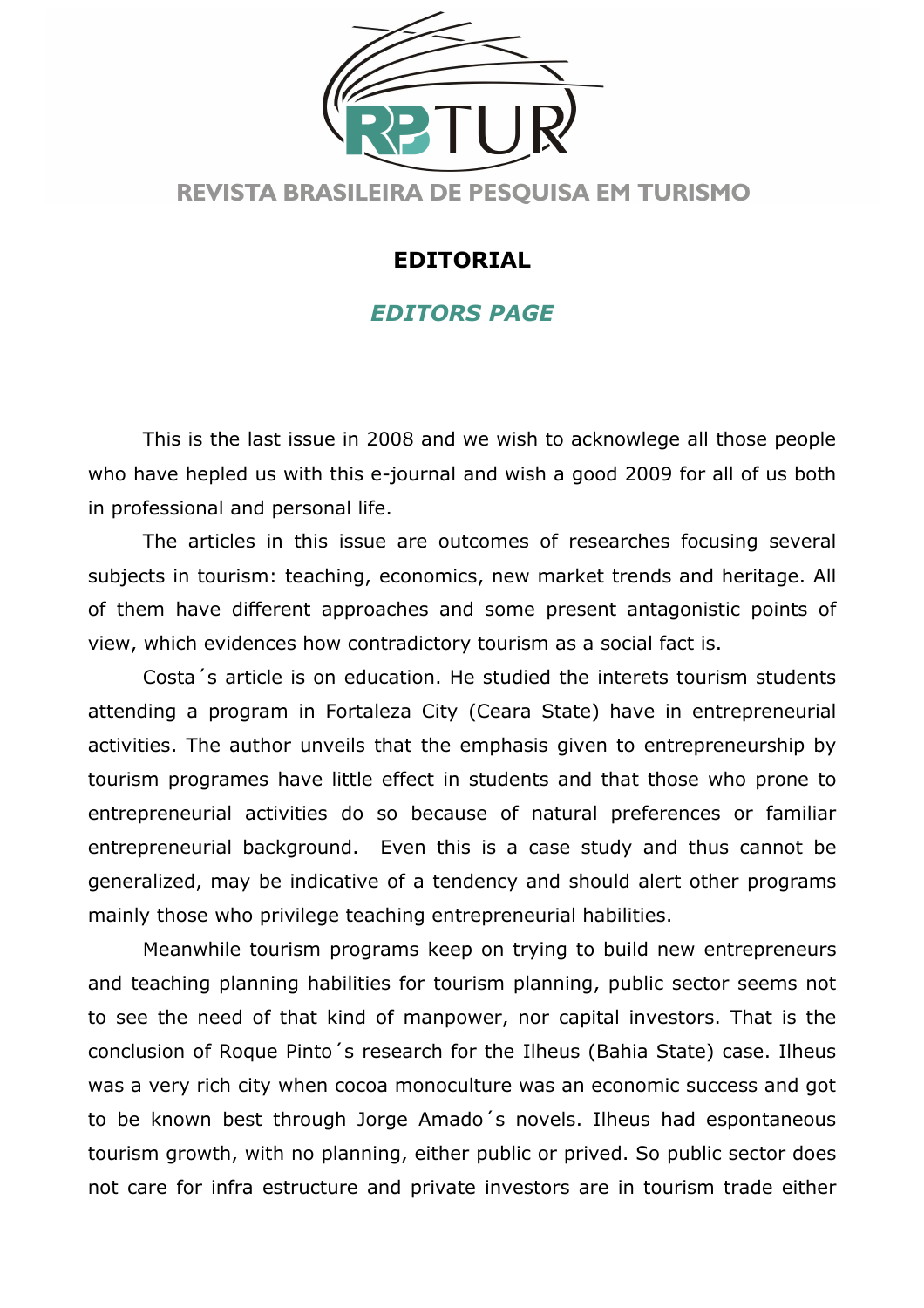

ISSN: 1982-6125

waiting for cocoa business to flourish again or as an entertainment while enjoying retirement by the seaside. The author thinks the main problem is that neither businessmen nor the Estate see tourism as an economic possibility.

 Paradoxally, Mónica Lacarrieu, also an anthropoligist as Roque Pinto himself, emphazises that the problem with tourism has always been to be seen as an economic issue. The author stresses the need to focus political uses of tourism thus bringing an important innovation in the studies not only in Latin America but in the world because besides Linda Richter few researchers have addressed the relationship between tourism and politics. She studies de case of Buenos Aires, where stereotyped historic issues turn into tourist attraction, thus concealing social problems. Also social problems are turned into touristic attractions such as poverty due to former president Menem neoliberal project and social protest sometimes conducted from other decision centers.

 How two people with the same academic background and the same theoretical frame offer two opposite explanations? It is no mystery. Tourism does not have the same characteristics, effects or causes everywhere. And as it has been written ten years ago, tourism is a rhizomatic phenomenon, thus very hard to build theories about.

 As products and servides, Kushano and Almeida´s article shows the contradidtion between practice and discourse, as well as conceptual and understanding limitations. They analyze hotels adjustment to attend handicapped peoples´needs and unveil that deaf people are quite not considered in hotels. Even it is also a case study in Curitiba City, Parana State, empirical data suggest that it may be a tendency in the whole country and neighbourgs too and it is also a problem in cultural and educational institutions.

 Berdasco, Afonso and Medeiros, directed by Rejowski show another paradox in tourism. Their research in San Paulo City evidences that some hotels are investing in infra estrutrure to host dogs and cats, alone or with their owners. The authors also avoid generalizations and state that humanization of pets is not only happening in tourism area but also in others.